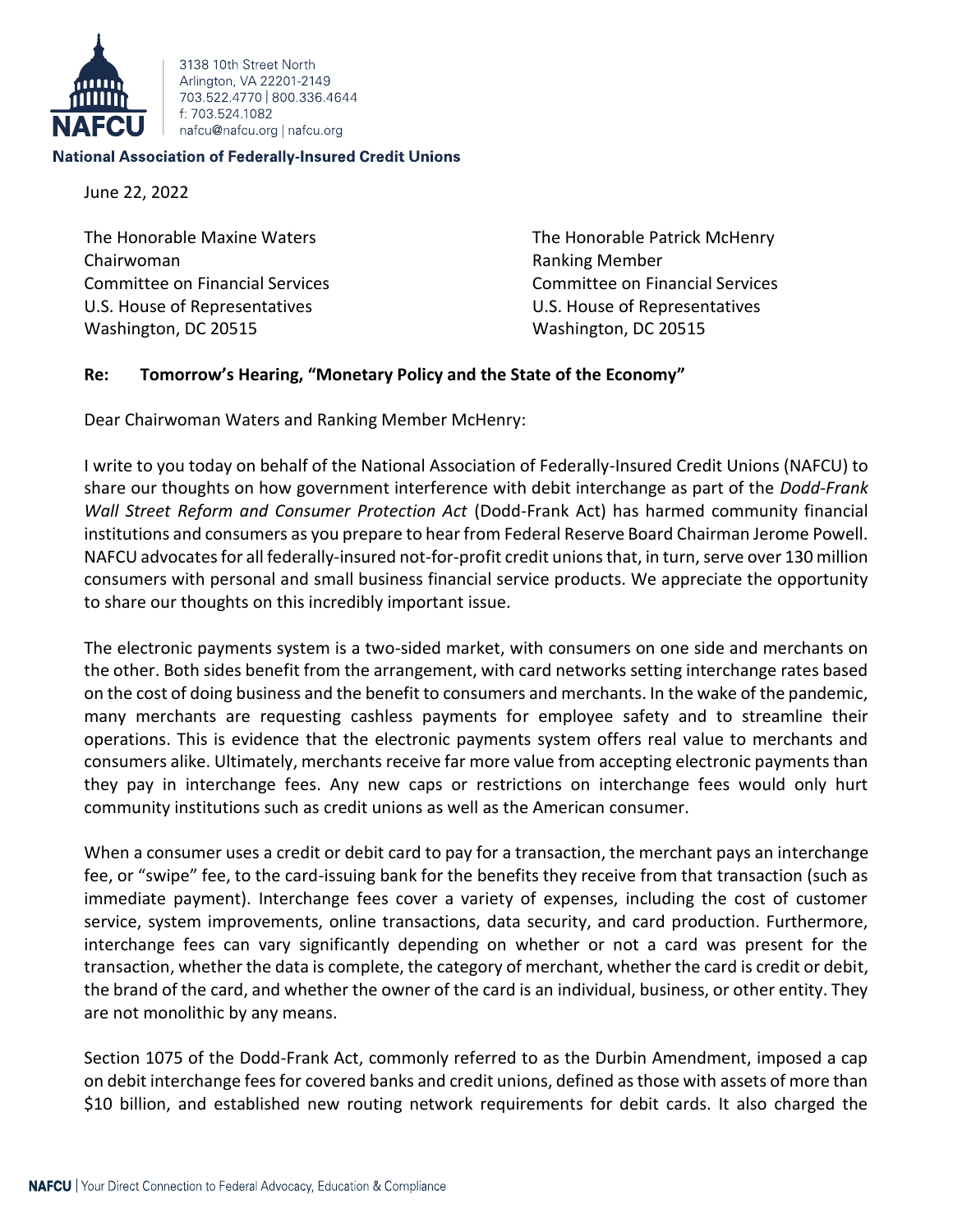The Honorable Maxine Waters The Honorable Patrick McHenry June 22, 2022 Page 2 of 3

Federal Reserve Board (Fed) with carrying out these new requirements, which it has done so with Regulation II. The Fed recently proposed to reopen Regulation II, a move NAFCU has urged them to reconsider. We also urge the Fed to resist requests from retailers for further changes to Regulation II that would increase the regulatory burden associated with the Durbin Amendment to the Dodd-Frank Act.

Credit unions have seen a precipitous erosion of per-transaction debit interchange income despite the fact that institutions below \$10 billion in assets were "exempted" by Durbin Amendment supporters. Advocates argued the \$10 billion threshold would protect the smallest institutions from the negative impacts of this amendment. They were wrong. This is now demonstrably false as shown by multiple *governmental* studies and surveys on the issue. For example, an annual survey for the Fed found that since 2016, more than 50 percent of credit unions with assets below the \$10 billion threshold have seen their per-transaction interchange rates decrease.

While the intent of the Durbin Amendment was to prevent card-issuers and networks from unfairly charging merchants higher rates and thus passing higher costs along to consumers, the evidence overwhelmingly suggests that it has not helped everyday Americans. According to Fed data, this amendment has taken away \$6-8 billion per year from the revenue that banks and credit unions use to serve their customers and members. The erosion of interchange fees is particularly hard on credit unions that are statutorily limited in what products they may offer and investments they can make. While a bank may be able to turn to capital markets or choose other investments, credit unions have very few options to replace this lost income. As not-for-profit, community based financial institutions, this ultimately hurts what they can do for their members. There is no evidence that merchants have passed along their savings to consumers in the form of price cuts, and the regulatory burden and loss of revenue for banks and credit unions has led to industry consolidation and the difficult choice to charge for services that were once free, such as checking accounts.

A February 2022 [GAO report](https://www.gao.gov/assets/gao-22-104468.pdf) found that the Durbin Amendment was among the top five laws and regulations most cited as having significantly affected the cost and availability of basic banking services. Further, the merchants' promise of savings for consumers never happened—the merchants pocketed the savings. According to the Federal Reserve Bank of Richmond, after the Durbin Amendment was implemented, an overwhelming majority of merchants did not pass along savings realized from debit regulation to consumers and over 20 percent increased prices.

Since the Durbin Amendment was enacted, we have seen consumer prices increase, consolidation among community banks and credit unions, and several small debit networks have gone out of business. Big-box retailers and ever-expanding e-commerce giants have been the beneficiaries of a massive financial windfall. The top retailers in the U.S. diverted an estimated \$250 billion in sales away from millions of small businesses and are now calling for government intervention in the competitive payments marketplace to increase their advantage. These are many of the same merchants, such as Wawa, Target and Home Depot, that have suffered massive consumer payment card data breaches over